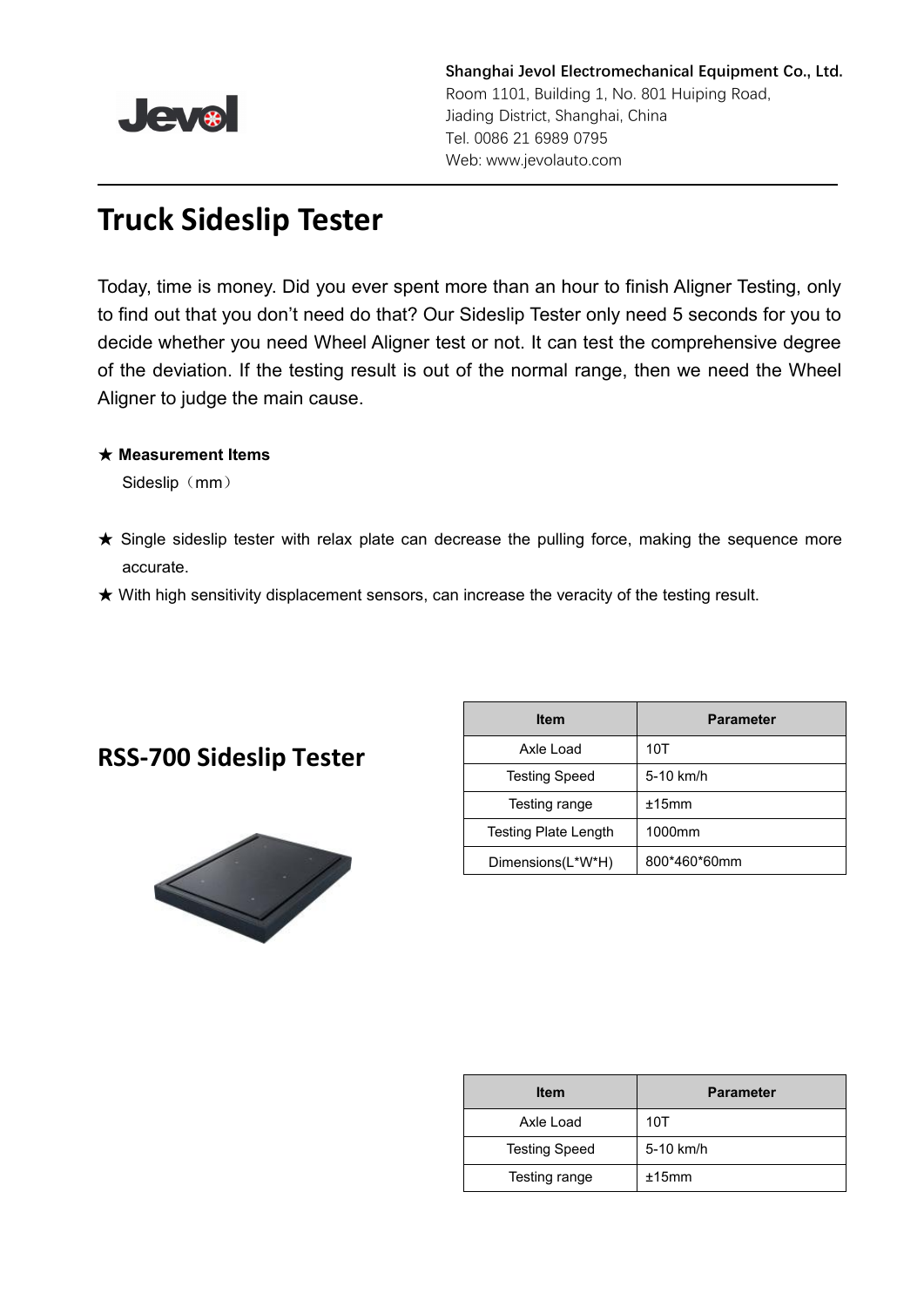

**Shanghai Jevol Electromechanical Equipment Co., Ltd.** Room 1101, Building 1, No. 801 Huiping Road, Jiading District, Shanghai, China Tel. 0086 21 6989 0795 Web: www.jevolauto.com

### **RSS-700S Sideslip Tester with**

**Fix Plate**

| <b>Testing Plate Length</b> | 1000mm   |
|-----------------------------|----------|
| Dimensions(L*W*H)           | updating |
| Ramp Dimensions             | updating |



## **RSS-700D Dual Plate Sideslip Tester**



| <b>Item</b>          | <b>Parameter</b>  |
|----------------------|-------------------|
| Axle Load            | 10T               |
| <b>Testing Speed</b> | 5-10 km/h         |
| Testing range        | ±15mm             |
| Testing Plate Length | 800 <sub>mm</sub> |
| Dimensions(L*W*H)    | 3040*970*200mm    |

# **Digital Display**



**With stable performance to show the testing result directly, print out the result with option micro-printer. The data can also be transferred to PC.**